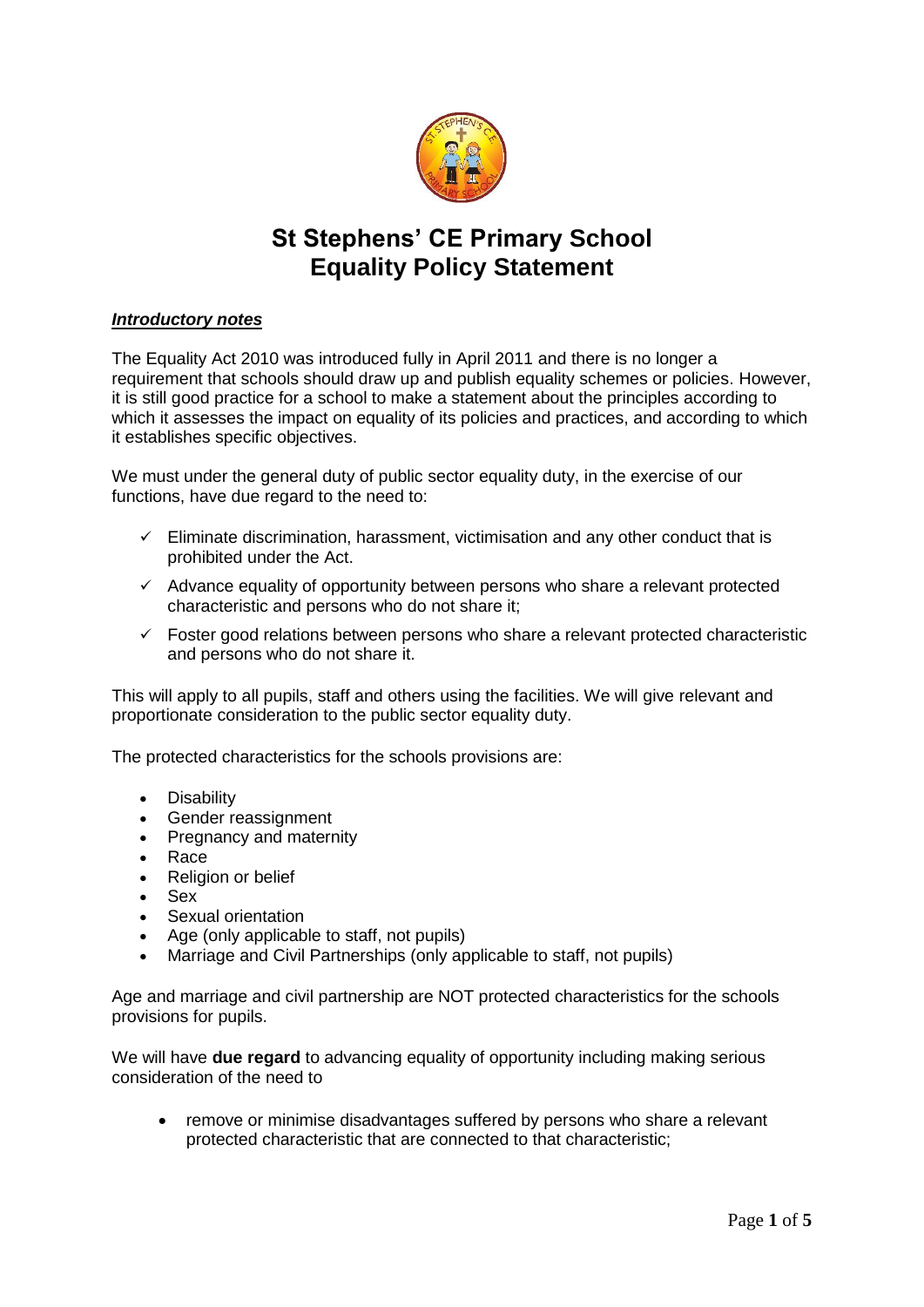- take steps to meet the needs of persons who share a protected characteristic that are different from the needs of persons who do not share it;
- encourage persons who share a relevant protected characteristic to participate in public life or in any activity in which participation by such persons is disproportionately low.

We will take into account the six Brown principles of 'due regard'

- **awareness –** all staff know and understand what the law requires
- **timeliness**  implications considered before they are implemented
- **rigour –** open-minded and rigorous analysis, including parent/pupil voice
- **non-delegation –** the PSED cannot be delegated
- **continuous –** ongoing all academic year
- **record-keeping –** keep notes and records of decisions & meetings

We welcome the opportunity to be transparent and accountable. To this end we fulfil the specific duties of the Act by:

- $\checkmark$  publishing our equality information
- $\checkmark$  publishing our equality objectives

We aim to make the information accessible, easy to read and easy to find.

## *Legal framework*

We welcome our duties under the Equality Act 2010 to eliminate discrimination, advance equality of opportunity and foster good relations in relation to age (as appropriate), disability, gender reassignment, marriage and civil partnership, pregnancy and maternity, race, religion or belief, sex and sexual orientation.

We welcome our duty under the Education and Inspections Act 2006 to promote community cohesion.

We recognise these duties are essential to reflect international human rights standards as expressed in the UN Convention on the Rights of the Child, the UN Convention on the Rights of People with Disabilities, and the Human Rights Act 1998 and the Public Sector Equality Duties 2010.

## *Guiding principles*

In fulfilling the legal obligations cited above, we are guided by nine principles:

## **Principle 1: All learners are of equal value.**

We see all learners and potential learners, and their parents and carers, as of equal value.

## **Principle 2: We recognise and respect difference.**

Treating people equally (Principle 1 above) does not necessarily involve treating them all the same. Our policies, procedures and activities must not discriminate but must nevertheless take account of differences of life-experience, outlook and background, and in the kinds of barrier and disadvantage which people may face.

\*There are some areas where a school with a religious character can make exceptions on some certain prescribed grounds. These are discussed at the end of the document.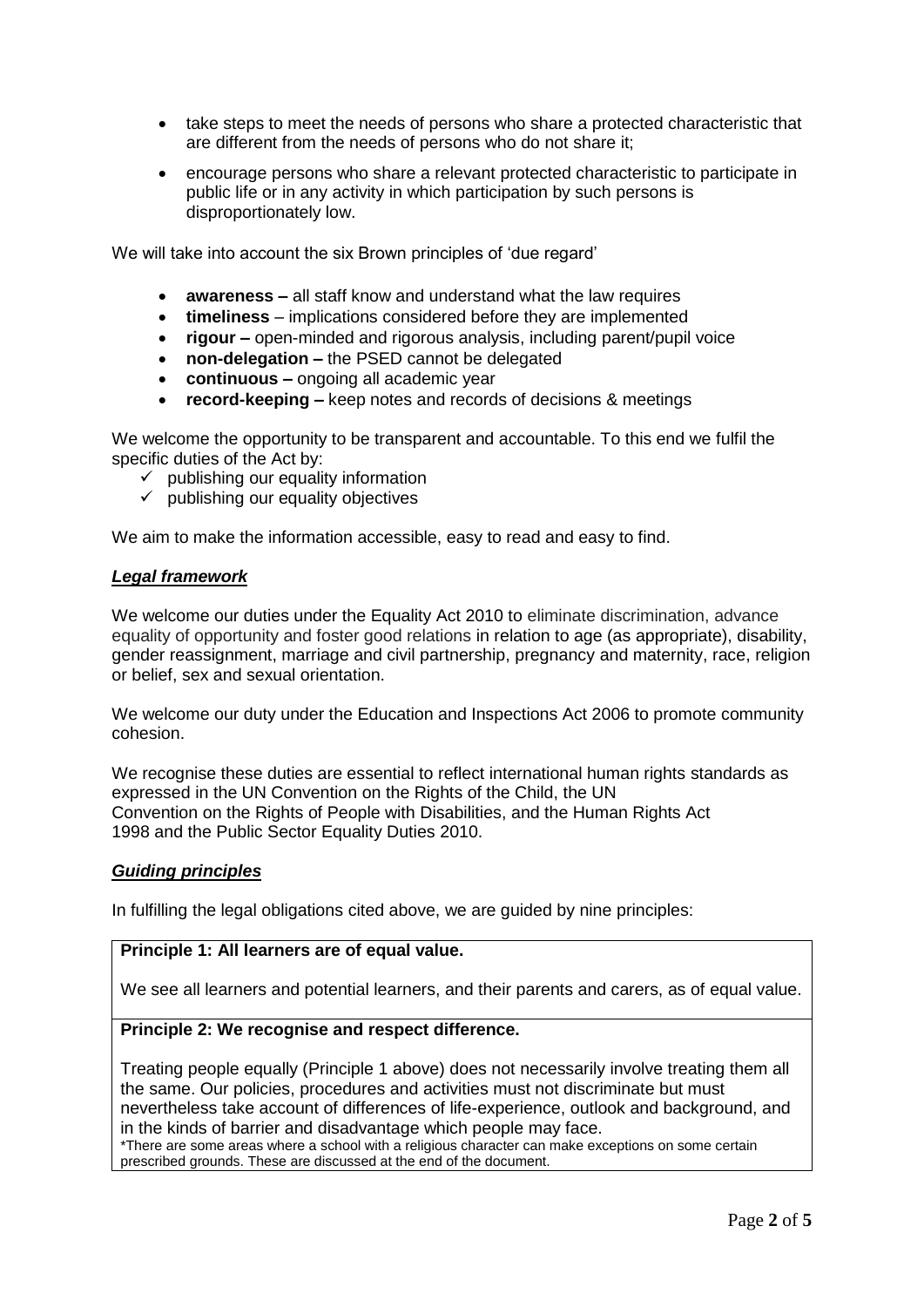| Principle 3: We foster positive attitudes and relationships, and a shared sense of<br>cohesion and belonging.                                                                                                                                                                                                                                                   |
|-----------------------------------------------------------------------------------------------------------------------------------------------------------------------------------------------------------------------------------------------------------------------------------------------------------------------------------------------------------------|
|                                                                                                                                                                                                                                                                                                                                                                 |
| We intend that our policies, procedures and activities should promote:                                                                                                                                                                                                                                                                                          |
| positive attitudes towards disabled people, good relations between disabled<br>and non-disabled people, and an absence of harassment of disabled<br>people                                                                                                                                                                                                      |
| positive interaction, good relations and dialogue between groups and<br>communities different from each other in terms of ethnicity, culture, religious<br>affiliation, national origin or national status, and an absence of prejudice-<br>related bullying and incidents                                                                                      |
| mutual respect and good relations between boys and girls, and women and<br>٠<br>men, and an absence of sexual, homophobic and transphobic harassment.<br>positive attitudes and understanding of those women pregnant or during<br>$\bullet$<br>maternity.                                                                                                      |
| Principle 4: We observe good equalities practice in staff recruitment, retention and                                                                                                                                                                                                                                                                            |
| development                                                                                                                                                                                                                                                                                                                                                     |
| We ensure that policies and procedures should benefit all employees and potential<br>employees, for example in recruitment and promotion, and in continuing professional<br>development.                                                                                                                                                                        |
| *There are some areas where a school with a religious character can make exceptions on some certain<br>prescribed grounds. These are discussed at the end of the document.                                                                                                                                                                                      |
| Principle 5: We aim to reduce and remove inequalities and barriers that already                                                                                                                                                                                                                                                                                 |
| exist                                                                                                                                                                                                                                                                                                                                                           |
| In addition to avoiding or minimising possible negative impacts of our policies, we take<br>opportunities to maximise positive impacts by reducing and removing inequalities and<br>barriers that may already exist.                                                                                                                                            |
| Principle 6: We consult and involve widely                                                                                                                                                                                                                                                                                                                      |
| People affected by a policy or activity should be consulted and involved in the design of<br>new policies, and in the review of existing ones. We consult and involve all sectors of the<br>school community.                                                                                                                                                   |
| Principle 7: Society as a whole should benefit                                                                                                                                                                                                                                                                                                                  |
| We intend that our policies and activities should benefit society as a whole, both locally<br>and nationally, by fostering greater social cohesion, and greater participation in public life.                                                                                                                                                                   |
| Principle 8: We base our practices on sound evidence                                                                                                                                                                                                                                                                                                            |
| We maintain and publish quantitative and qualitative information about our progress<br>towards greater equality.                                                                                                                                                                                                                                                |
| <b>Principle 9: Objectives</b>                                                                                                                                                                                                                                                                                                                                  |
| Every four years we formulate and publish specific and measurable objectives, based on<br>the evidence we have collected and published. The objectives which we identify take into<br>account national and local priorities and issues, as appropriate. We keep our equality<br>objectives under review and report annually on progress towards achieving them. |
|                                                                                                                                                                                                                                                                                                                                                                 |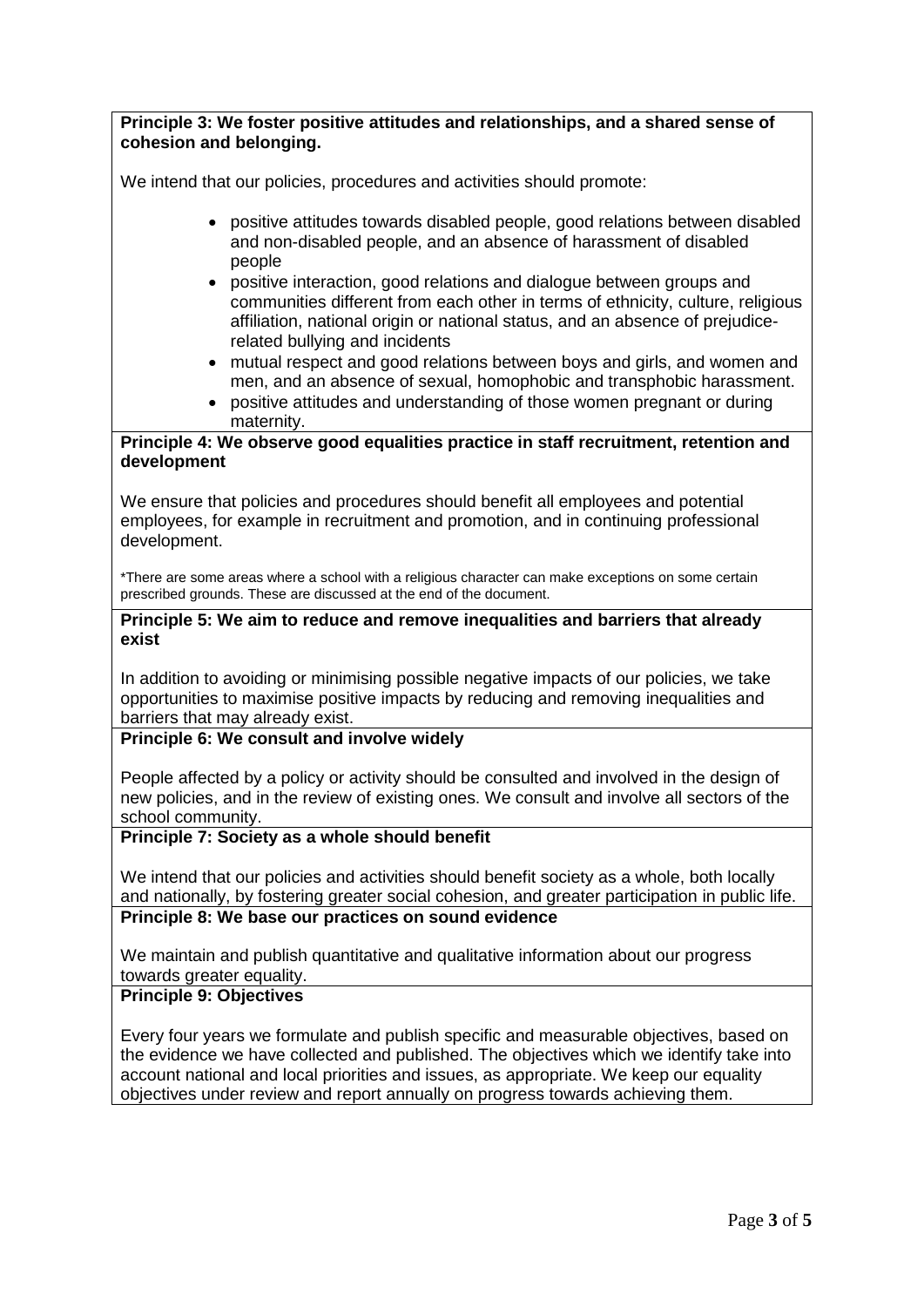## *The curriculum*

We keep each curriculum subject or area under review in order to ensure that teaching and learning reflect the nine guiding principles.

## *Ethos and organisation*

We ensure the guiding principles apply to the full range of our policies and practices, including those that are concerned with:

- pupils' progress, attainment and achievement
- pupils' personal development, welfare and well-being
- teaching styles and strategies
- admissions and attendance \*
- staff recruitment, retention and professional development \*
- care, guidance and support
- behaviour, discipline and exclusions
- working in partnership with parents, carers and guardians
- working with the wider community.

*\*These items are discussed further at the end of the policy as there are exceptions for schools with a religious character.*

## *Addressing prejudice and prejudice-related bullying*

The school is opposed to all forms of prejudice which stand in the way of fulfilling the legal duties.

There is guidance in the behaviour policy on how prejudice-related incidents should be identified, assessed, recorded and dealt with.

We take seriously the importance of recording the numbers, types and seriousness of prejudice-related incidents at our school and how they are dealt with. We also investigate potential patterns and trends of incidents.

## *Roles and responsibilities*

The governing body is responsible for ensuring that the school complies with legislation, and that this policy and its related procedures and action plans are implemented. An identified member of the governing body has a supporting role regarding the implementation of this policy.

The headteacher is responsible for implementing the policy; for ensuring that all staff are aware of their responsibilities and are given appropriate training and support; and for taking appropriate action.

All staff are expected to:

- promote an inclusive and collaborative ethos in their classroom
- respond to prejudice-related incidents that may occur
- incorporate the principles of this policy into the curriculum
- keep up-to-date with equalities legislation relevant to their work.